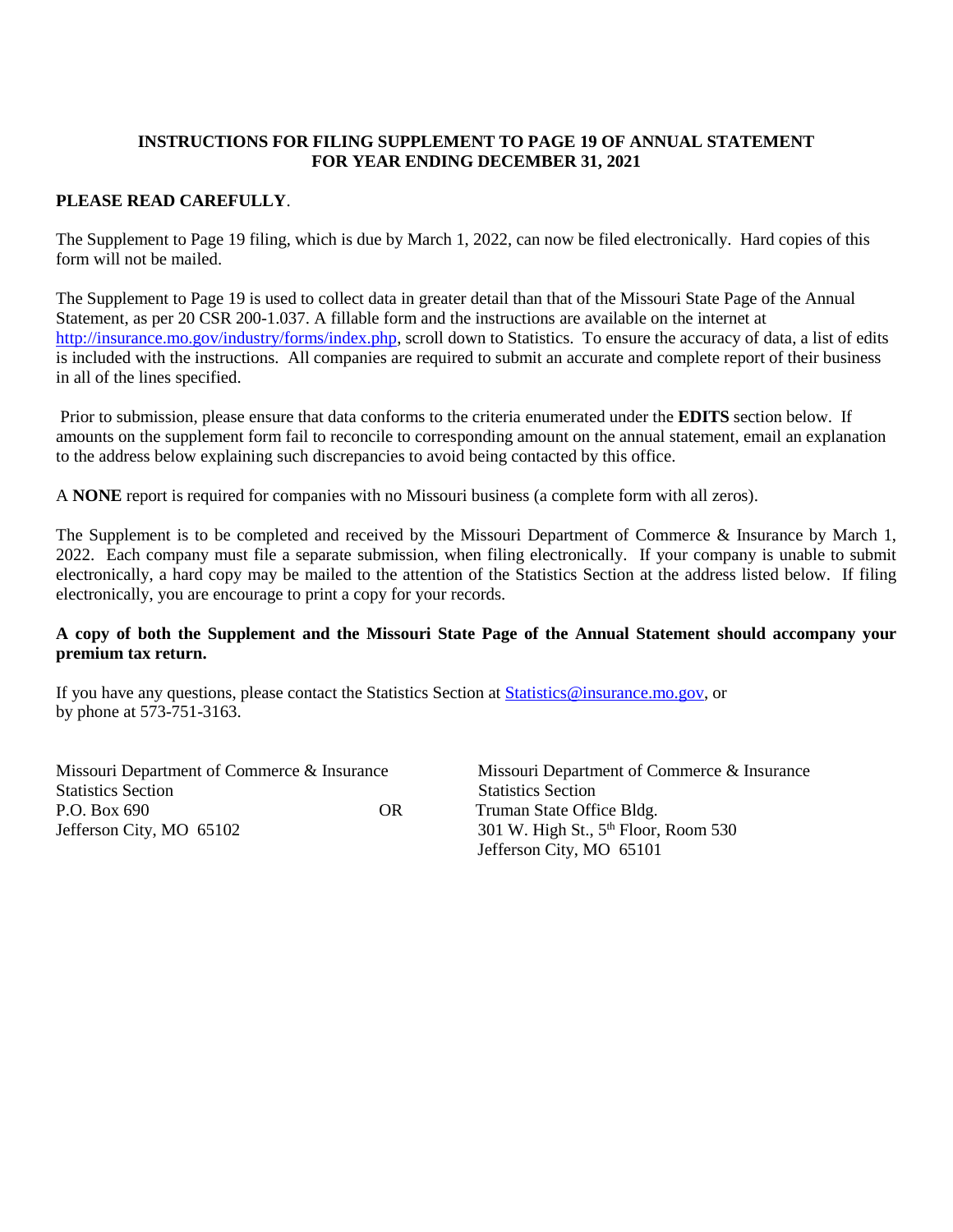### **ELECTRONIC FILING INSTRUCTIONS**

The fillable form can be accessed on our website at [http://insurance.mo.gov/industry/forms/index.php.](http://insurance.mo.gov/industry/forms/index.php) From there, scroll down to Statistics. Click on the form number that corresponds to your company type (MO 375-0381 is for Property, Casualty and Title companies).

Once you complete all data fields on this form, you can save the data by using the "EXPORT" button. This will export your data to an XML file. You may reimport this saved file by clocking on "Import," then "Choose File" and selecting the save XML file. When all fields have been completed click on the "SUBMIT" button. A popup will appear saying the filing was submitted successfully. You are encourage to retain a copy of the submission for your records.

#### **SUPPLEMENT INSTRUCTIONS AND EDIT VERIFICATION FORM**

- 1) Include the company name, 4 digit NAIC group code and 5 digit NAIC company code as reported on the jurat page of your company's Annual Statement. Also include the company representative and telephone number of the person responsible for completing this form.
- 2) All amounts should be reported in whole dollars only, do not include cents.
- 3) Verify that columns 2 through 6, for line numbers 1a through 35, are equal to the Totals All Business in Missouri line of the Supplement. Total lines will automatically be filled for the online electronic form.
- 4) All earthquake data needs to be reported on Line 12 of the Supplement whether it is written as an endorsement or a stand-alone policy.
- 5) Data reported as warranty on the Missouri State Page (Line 30) should be reported on the Supplement as warranty programs / service contracts (Line 17B).
- 6) Business written through the National Flood Insurance Program which is exempt from the guaranty fund assessment, but not exempt from premium tax, should be reported on Line 34a. Private flood insurance should be reported on line 34b.
- 7) Business reinsured with the Federal Crop Insurance Corporation, which are exempt from state premium taxes/guaranty fund assessment is to be reported on Line 35. Private Crop is to be reported on line 7.

#### The **Accident and Health portion of the Supplement Form**

- 8) All companies must complete the Accident & Health portion of the form, even if they have no relevant business.
- 9) Verify that all columns for line numbers 4.1 through 4.14 equal 4.15. 5.1a through 5.14 equal 5.15. The sum of 4.15 and 5.15 equal 6. The total rows will be automatically filled if using the electronic form.
- 10) Line number 5.1a should include any data which is reported on line number 7.1.
- 11) Report amounts in whole dollars only. Do not include cents.
- **12) Additional Instructions for reporting association health plans that combine both small and large employers (lines (8.1 – 8.4).**

Lines  $8.1 - 8.4$  are intended to capture information about employer association plans as defined in  $376.421.1(5)(e)$  RSMo. Data should be reported only if **all** of the following conditions apply.

- a. Business is issued to an association whose membership includes **both** small employers (3-25 employees) and large employers (more than 25 employees).
- b. The health benefit plan is underwritten and rated as a single employer.
- c. The health plan has a uniform benefit design option or options for all participating association members or employers.
- d. The health plan has guarantee issue to all association members and all eligible employees of any participating association member company.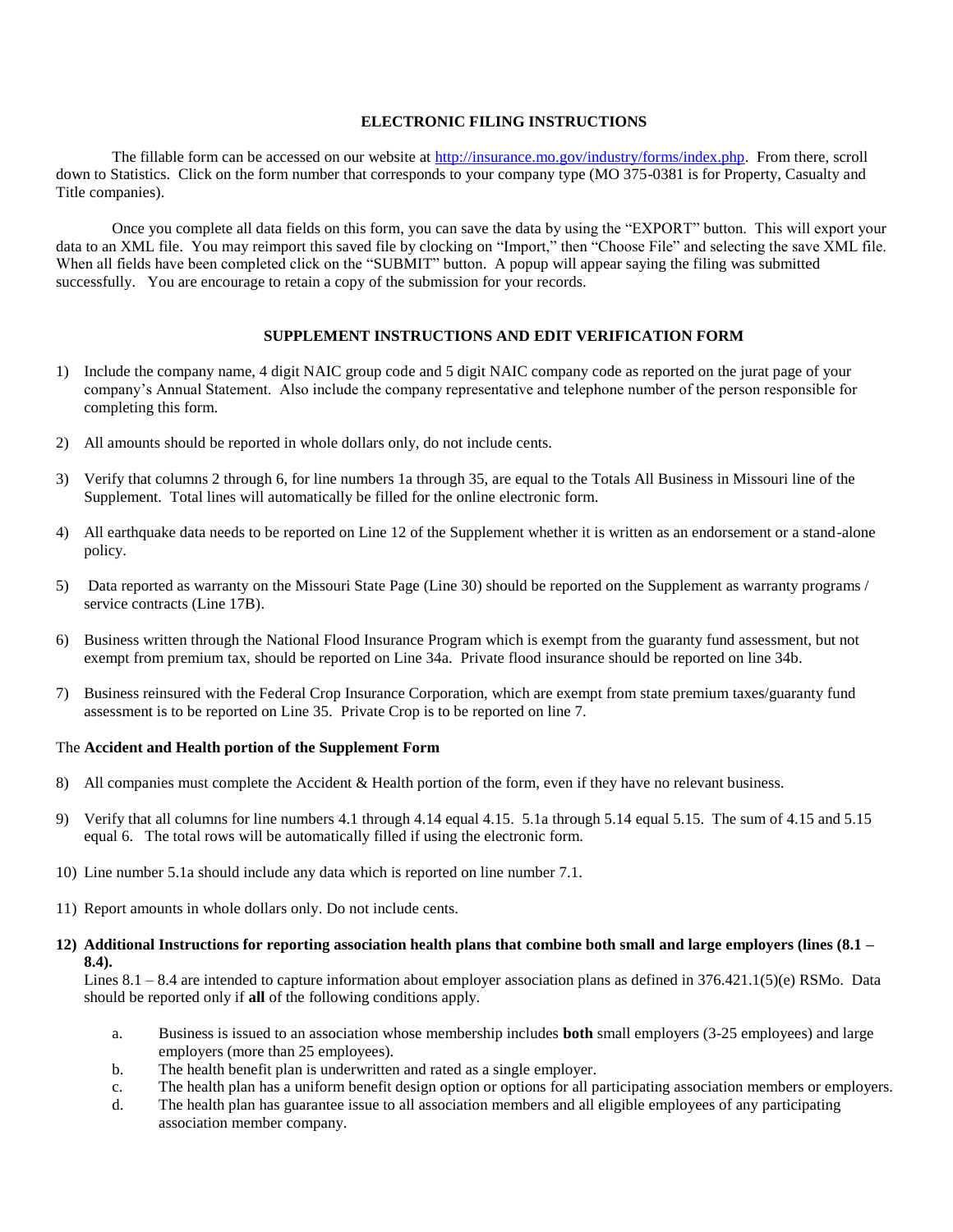Data should be reported separately for small employers in such associations (lines 8.1 and 8.2) and large employers (lines 8.3 and 8.4). By definition, if data is reported on line 8.1, data must also be reported on line 8.3. Similarly, if data is reported on line 8.2, data must also be reported on line 8.4.

Lines 8.1 and 8.3 – Report business for associations in which the index rate for any class of business *exceeds* the rate for any other class by *more than* 20 percent. This business should be exempt from the rating provisions of 379.936.1(1) RSMo., as per 376.421.1(5)(e) RSMo.

Lines 8.2 and 8.4 – Include business for associations in which the index rate for any rating period, for any class of business, *does not exceed* any other class of business by more than 20 percent.

For additional information regarding business classes for A&H lines, please consult 376.421 RSMo. Statutes are available online at https://revisor.mo.gov/main/Home.aspx.

# **EDITS:**

The following validations are performed to ensure that amounts reported on the Supplement reconcile with amounts reported on the Missouri State Page from the Annual Statement.

- 1) Line number 8 on the Supplement, for all columns, reconciles with line number 8 on Missouri State Page.
- 2) Line number 9 on the Supplement, for all columns, reconciles with line number 9 on Missouri State Page.
- 3) Line number 10 on the Supplement, for all columns, reconciles with line number 10 on Missouri State Page.
- 4) The sum of line numbers 11a, 11b, 11c, 11d, 11e, 11f on the Supplement, for all columns, reconciles with line number 11 on Missouri State Page.
- 5) Line number 14 on the Supplement, for all columns, reconciles with the sum of line numbers 13, 14, 15.1, 15.2, 15.3, 15.4, 15.5, 15.6, 15.7 and 15.8 of your Missouri State Page.
- 6) Line number 16 on the Supplement, for all columns, reconciles with line number 16 on Missouri State Page.
- 7) Line numbers 17a and 32 on the Supplement, for all columns, reconcile with the sum of line numbers 17.1 and 17.2 on Missouri State Page.
- 8) Line number 17c on the Supplement, for all columns, reconciles with line number 17.3 on Missouri State Page.
- 9) Line number 18 on the Supplement, for all columns, reconciles with line number 18 on Missouri State Page.
- 10) The sum of line numbers 19a1, 19a2, 19a3, 19a4, 19a5, 19a6, 21a1, 21a2 on the Supplement, for all columns, reconciles with the sum of line numbers 19.1, 19.2 and 21.1 of Missouri State Page.
- 11) The sum of line numbers 19b1, 19b2, 19b3, 19b4, 21b1, 21b2 on the Supplement, for all columns, reconciles with the sum of line numbers 19.3, 19.4 and 21.2 of Missouri State Page.
- 12) Line number 22 on the Supplement, for all columns, reconciles with line number 22 on Missouri State Page.
- 13) Line number 23 on the Supplement, for all columns, reconciles with line number 23 on Missouri State Page.
- 14) Line number 24 on the Supplement, for all columns, reconciles with line number 24 on Missouri State Page.
- 15) Line number 26 on the Supplement, for all columns, reconciles with line number 26 on Missouri State Page.
- 16) Line number 27 on the Supplement, for all columns, reconciles with line number 27 on Missouri State Page.
- 17) Line number 29 on the Supplement, for all columns, reconciles with line number 6 on Missouri State Page.